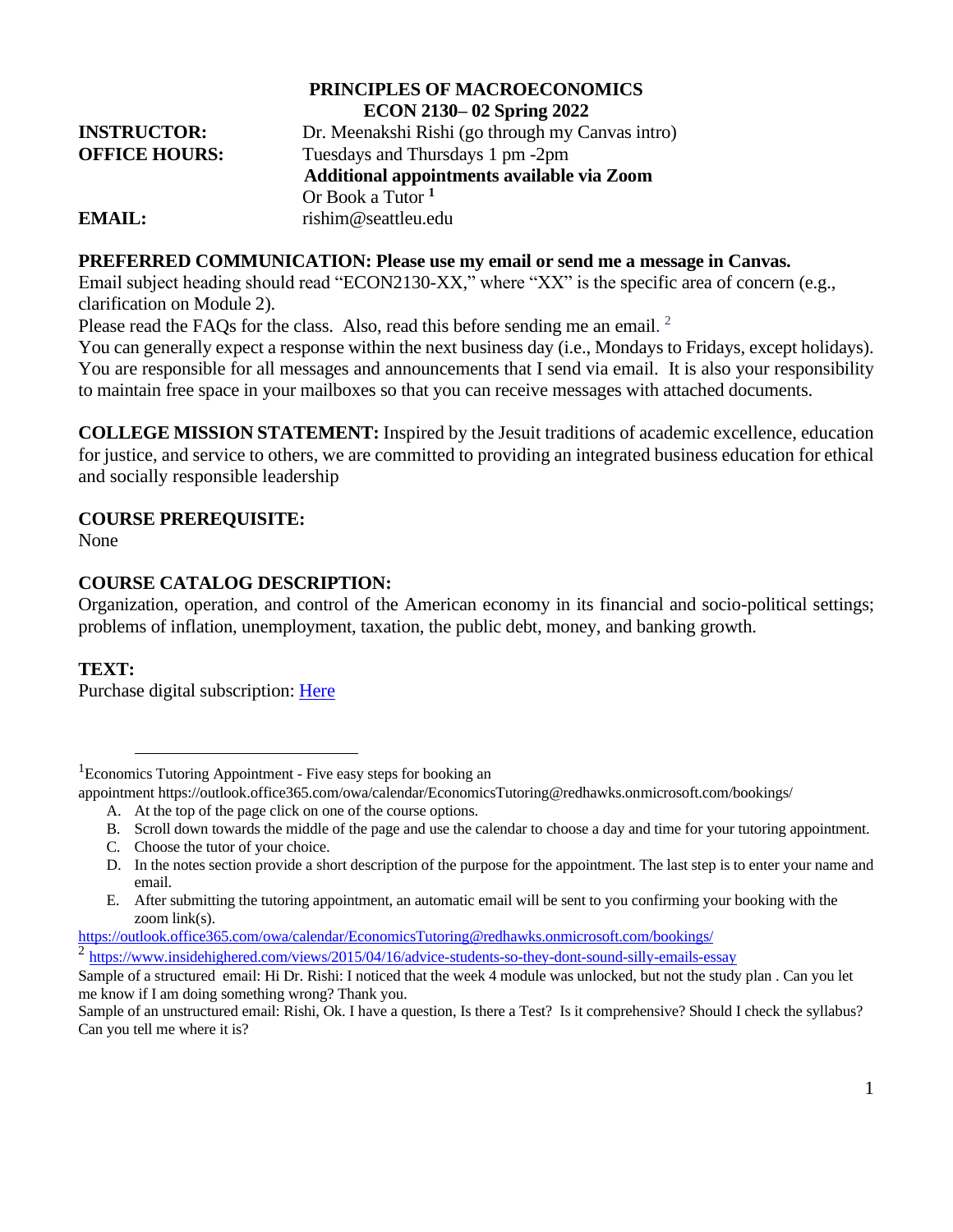# **COURSE DESCRIPTION & OBJECTIVES:**

The overall goal for students of this class is to develop an understanding of the discipline of Economics in general and the macroeconomic behavior of the U.S economy, in particular. In order to achieve this, the course focuses on the following specific objectives:

- Develop an appreciation for the relevance of economics in everyday life
- Learn how economies organize themselves and grow
- Understand where prices come from
- To appreciate the functioning of a monetary economy and understand how banks and other financial institutions work
- To study macroeconomic indicators such as GDP, inflation and unemployment
- Develop an understanding of the causes and impacts of both unemployment and inflation.
- Learn what determines short run economic fluctuations.
- Understand the fundamental theories associated with long run economic growth.
- Understand the appropriate role of the Government in stabilizing the macroeconomy via fiscal policy
- Understand monetary policy and how it works to stabilize the macroeconomy.

# **CLASS SPECIFICS:**

## **Tips for Success**

- You will need good analytical and quantitative skills for success in the class. It is not like an AP Econ class you may have taken in High school as we focus on different content material. **If Math is a challenge for you, please do not take this class casually and seek help via the Econ tutor or individual consults.**
- Base your study schedule on your level of difficulty with the concepts. You can dramatically reduce the amount of time you need to spend studying by studying smarter! Give yourself a half-hour before each log-in to review your personal notes and study plans from previous classes and schedule a half-hour after each log-in to go over what you have just learned. This will trim hours, but you will need to schedule in extra study time before tests.
- Ultimately your success depends on you and on your willingness to stick to a regular schedule. Check the course schedule below to see when assignments are due. **Get a Calendar (paper/online) and mark the dates for all deliverables.** Block out time in your calendar now so that you know when you will be working on assignments for this course. Give yourself more time than you normally would; we all know times are uncertain!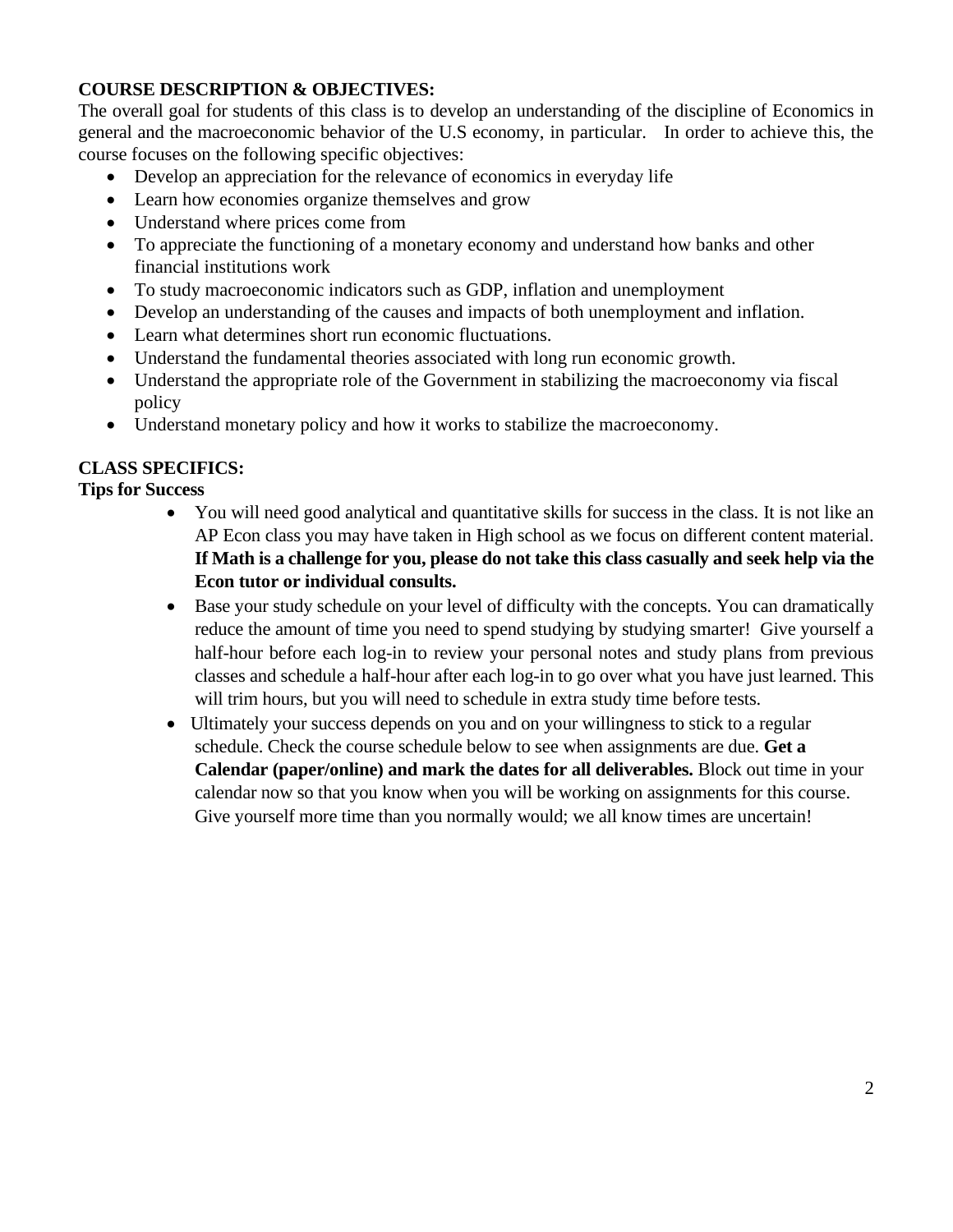| Dates and                    | <b>Materials To Read/Watch</b> | <b>Quizzes Due:</b> | <b>Discussions</b> | <b>Peer Responses</b> |
|------------------------------|--------------------------------|---------------------|--------------------|-----------------------|
| <b>Modules</b>               | before Thursday and Test       | <b>Thursdays</b>    | Due:               | Due:                  |
|                              | dates                          | @11:59 PM           | <b>Fridays</b>     | <b>Sundays</b>        |
|                              |                                | (PST)               | @11:59 PM          | @11:59 PM (PST)       |
|                              |                                |                     | (PST)              |                       |
| Module 0                     | Read Syllabus and              | N/A                 | Submit All         | N/A                   |
|                              | Acknowledge.                   |                     | About Me           |                       |
| March 28 <sup>th</sup> -     | ·Weekly overview               | Quiz 1a is due      | Discussion 1       | Response to           |
| April 3rd                    | . Waymaker Study Plans         | 4/3                 | due $4/3$          | Discussion 1 is       |
| Module 1                     | 1. Economic Thinking           | Quiz 1b is due      |                    | due $4/3$             |
|                              | 2. Choice in a World of        | 4/3                 |                    |                       |
|                              | Scarcity                       |                     |                    |                       |
| April 4th-                   | · Weekly overview              | Quiz 2 is due       | Discussion 2       | Response to           |
| April 10th                   | • Waymaker Study Plans         | 4/7                 | (Milk Market)      | Discussion 2 is       |
| Module 2                     | 1. Supply and Demand           |                     | due 4/8            | due 4/10              |
|                              | 2. Applications                |                     |                    |                       |
| April 11 <sup>th</sup> -     | · Weekly overview              | Quiz 3 is due       | Discussion 3       | Response to           |
| April 17th                   | · Waymaker Study Plan          | 4/14                | (GDP)              | Discussion 3          |
| Module 3                     | <b>GDP and Growth</b>          |                     | due 4/15           | Due 4/17              |
| April $15^{\overline{th}}$ – | EASTER BREAK: April 15-18      | Due Tuesday,        |                    |                       |
| April 18 <sup>th</sup>       | TEST 1 (Modules 1-3) will be   | 4/19@11:59          |                    |                       |
|                              | dropped on 4/18 @11:59         | PM PST              |                    |                       |
|                              | PM PST.                        |                     |                    |                       |
| April 19th -                 | ·Weekly overview               | Quiz 4              | Discussion 4       | Response to           |
| April 24th                   | ·Waymaker Study Plan           | Due 4/21            | (Unemploymen       | Discussion 4 is       |
| Module 4                     | Unemployment and Inflation     |                     | t and Inflation)   | due 4/24              |
|                              |                                |                     | due 4/22           |                       |
| April 25 <sup>th</sup> -     | · Weekly overview              | Quiz 5              | Discussion 5       | Response to           |
| May 1                        | ·Waymaker Study Plan           | Due                 | (Stagflation)      | Discussion 5 is       |
| Module 5                     | Aggregate Demand and           | 4/28                | due 4/29           | due                   |
|                              | Aggregate Supply               |                     |                    | 5/1                   |
| May $2^{nd}$ -               | ·Weekly overview               | Quiz 6              | Discussion 6       | Response to           |
| May 8 <sup>th</sup>          | · Waymaker Study Plan          | Due 5/5             | (Income and        | Discussion 6 is       |
| Module 6                     | Income Expenditure Model       |                     | Expenditure)       | due 5/8               |
|                              |                                |                     | due 5/6            |                       |
| May 9th                      | TEST 2 (Modules 4-6) will be   | Due Tuesday,        |                    |                       |
|                              | dropped on 5/9 @11:59 PM       | 5/10 @11:59         |                    |                       |
|                              | PST.                           | PM PST              |                    |                       |

# **TENTATIVE COURSE OUTLINE**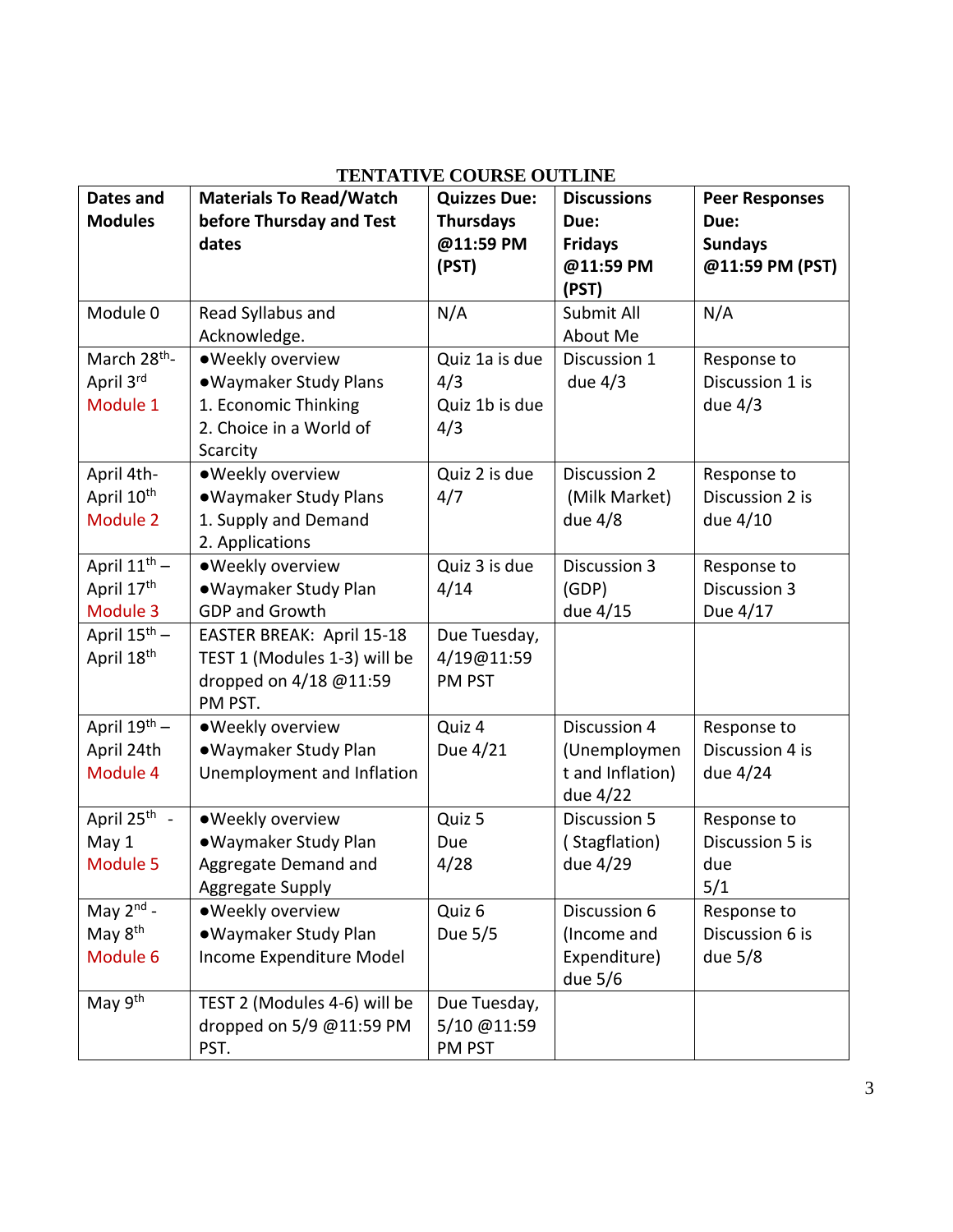| Dates and<br><b>Modules</b> | <b>Materials To Read/Watch</b><br>before Thursday and Test<br>dates | <b>Quizzes Due:</b><br><b>Thursdays</b><br>@11:59 PM<br>(PST) | <b>Discussions</b><br>Due:<br><b>Fridays</b><br>@11:59 PM<br>(PST) | <b>Peer Responses</b><br>Due:<br><b>Sundays</b><br>@11:59 PM (PST) |
|-----------------------------|---------------------------------------------------------------------|---------------------------------------------------------------|--------------------------------------------------------------------|--------------------------------------------------------------------|
| May $9^{th}$ –              | · Weekly overview                                                   | Quiz 7                                                        | Discussion 7                                                       | Response to                                                        |
| May $15th$<br>Module 7      | •Waymaker Study Plan<br><b>Fiscal Policy</b>                        | Due 5/12                                                      | (state and Local<br>budgets)<br>due 5/13                           | Discussion 7 is<br>due 5/15                                        |
| May $16^{\text{th}}$ -      | · Weekly overview                                                   | Quiz 8 is due                                                 | Discussion 8                                                       | Response to                                                        |
| May 22nd                    | •Waymaker Study Plan                                                | 5/19                                                          | (bitcoin)                                                          | Discussion 8 is                                                    |
| Module 8                    | Money and Banking                                                   |                                                               | due 5/20                                                           | due 5/22                                                           |
| May $23^{\text{rd}}$ –      | · Weekly overview                                                   | Quiz 9 is due                                                 | Discussion 9                                                       | Response to                                                        |
| May 29th                    | •Waymaker Study Plan                                                | 5/26                                                          | (Monetary                                                          | Discussion 9 is                                                    |
| Module 9                    | <b>Monetary Policy</b>                                              |                                                               | Policy) due 5/27                                                   | due 5/30                                                           |
| May $31^{st}$ –             | · Weekly overview                                                   |                                                               | Discussion 10                                                      | Response to                                                        |
| June 5 <sup>th</sup>        | ● Systemic Racism and the                                           |                                                               | due $6/3$                                                          | Discussion 10 is                                                   |
| Module 10                   | US Macroeconomy                                                     |                                                               |                                                                    | due $6/5$                                                          |
| June 6 <sup>th</sup>        | TEST 3 (FINAL- Modules 7-                                           | Due 6/7                                                       |                                                                    |                                                                    |
|                             | 10) will be dropped on 6/6                                          | @11:59 PM                                                     |                                                                    |                                                                    |
|                             | @11:59 PM PST.                                                      | <b>PST</b>                                                    |                                                                    |                                                                    |

### **ASSESSMENTS:**

**I: Three Tests:** Three Timed Short (**non-comprehensive**) will be dropped on the dates as indicated above. You will **have only 70 minutes** to submit the test as you can take the test only **ONCE** during a 24-hour window**. I will drop your lowest test grade**. If you are satisfied with your grades on the firs two tests you have the option to not take the Final. You must make the request in writing by week 9 of the quarter.

**IMPORTANT: Make-Up Policy on Tests -** No make-up Tests will be offered without approval of the instructor *prior* to the scheduled Test date**.** Students who cannot take their Tests as scheduled because of a religious conflict, documented serious illness, or compelling, unexpected circumstances *may appeal* for a make-up.

The following are examples that are **not considered** compelling reasons to grant a make-up exam: lack of preparation, negligence, misinformation, or planned vacations and other events.

**Depending on the circumstance a late submission penalty of 15% or higher may be applied.** 

**II. Weekly Quizzes**: You get two attempts to take a quiz and I will count the better quiz grade. All Quizzes are Due on the Thursday of the week by 11:59 pm (PST). **There is a 5% late submission penalty.** Work that is a week or more late will not be graded.

**III. Weekly Discussions and Peer Responses:** There will be a requirement to post answers to discussion questions.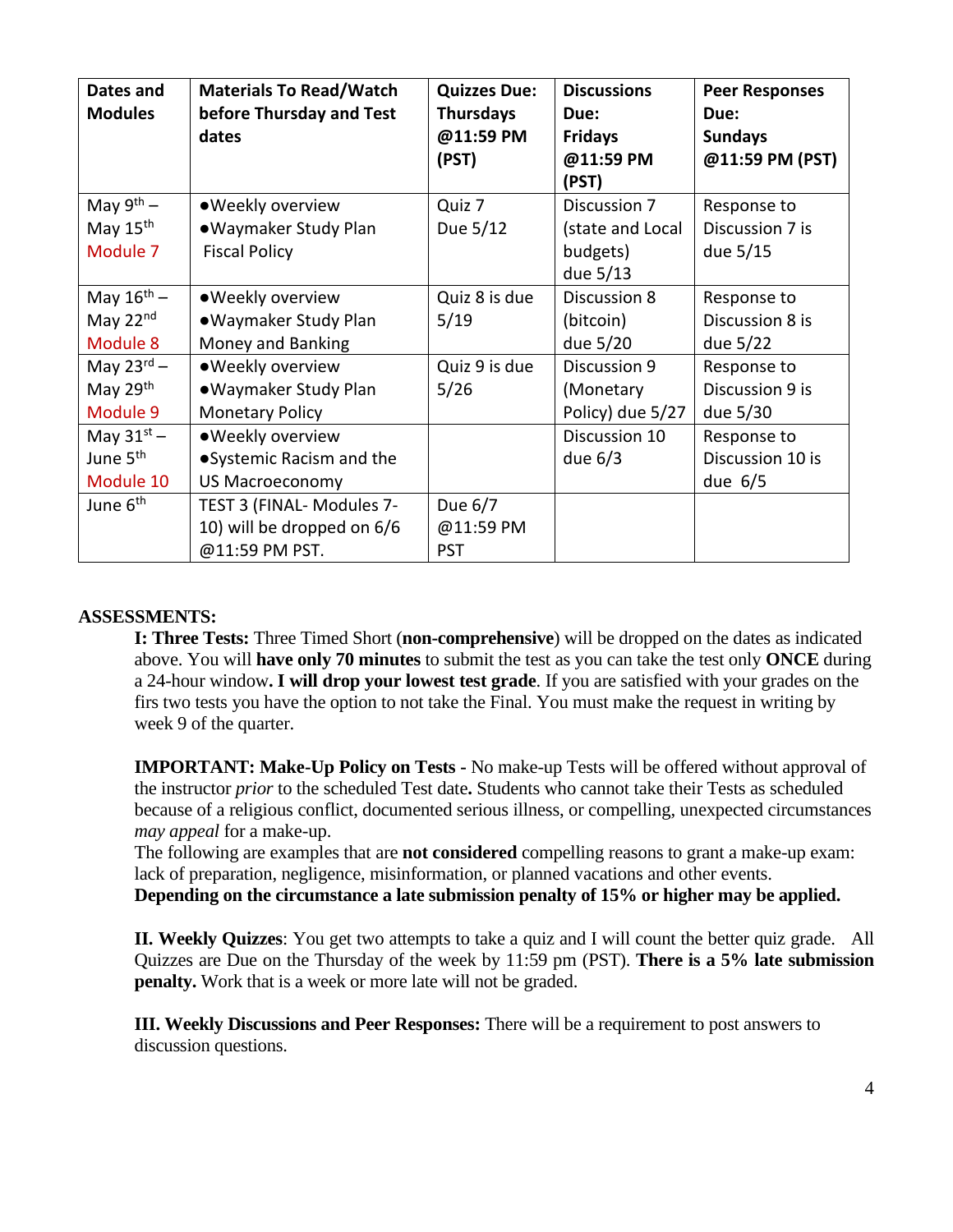CONTENT WARNING- The discussions will be around issues related to the pandemic and focus on race and gender-based themes.

For full credit you must post your response by Friday and respond to your peers by the Sunday of that week all by 11:59 pm PST. I grade these posts less on accuracy and more on effort. But I will grade down for consistently low-quality work and/or any inappropriate posts (such as being disrespectful, inappropriate, etc.).

**IMPORTANT: Policy on Late work: There is a 5% late submission penalty. Work that is a week or more late will not be graded**. If you find that you are unable to complete an assignment on time, please communicate with me. I'll do my best to be flexible; for that to happen, we need to keep in dialogue so that we can troubleshoot together.

| <b>Assessment Type</b>                                | <b>Points</b> |
|-------------------------------------------------------|---------------|
| Test 1                                                | 35            |
| Test 2 (non-comprehensive)                            | 35            |
| Test 3 (non-comprehensive)                            | 35            |
| Quizzes (average)                                     | 20            |
| <b>Class Discussions and Peer Responses (average)</b> | 10            |
| <b>TOTAL</b>                                          | <b>100</b>    |

# **GRADING:**

Your course grade will be determined by your relative performance in class as follows

| Percentage | Grade          |
|------------|----------------|
| 95-100     | A              |
| 90-94      | $A-$           |
| 85-89      | $B+$           |
| 80-84      | B              |
| 75-79      | $B -$          |
| 70-74      | $C+$           |
| 65-69      | $\overline{C}$ |
| 61-64      | $C-$           |
| 50-60      | D              |
| $0-49$     | F              |

**If you are satisfied with your grades on the first two tests you have the option to not take the Final. You must make the request in writing by week 9 of the quarter. You must still complete your discussion posts and peer responses.** 

The Incomplete Grades Policy of the university is available on the Office of the Registrar web site: https://www.seattleu.edu/redhawkaxis/academic-policies/

### **Academic Resources:**

- Library and Learning Commons (http://www.seattleu.edu/learningcommons/) (This includes: Learning Assistance Programs, Research [Library] Services, Writing Center, Math Lab)
- Academic Integrity Tutorial (found on Canvas and SU Online)